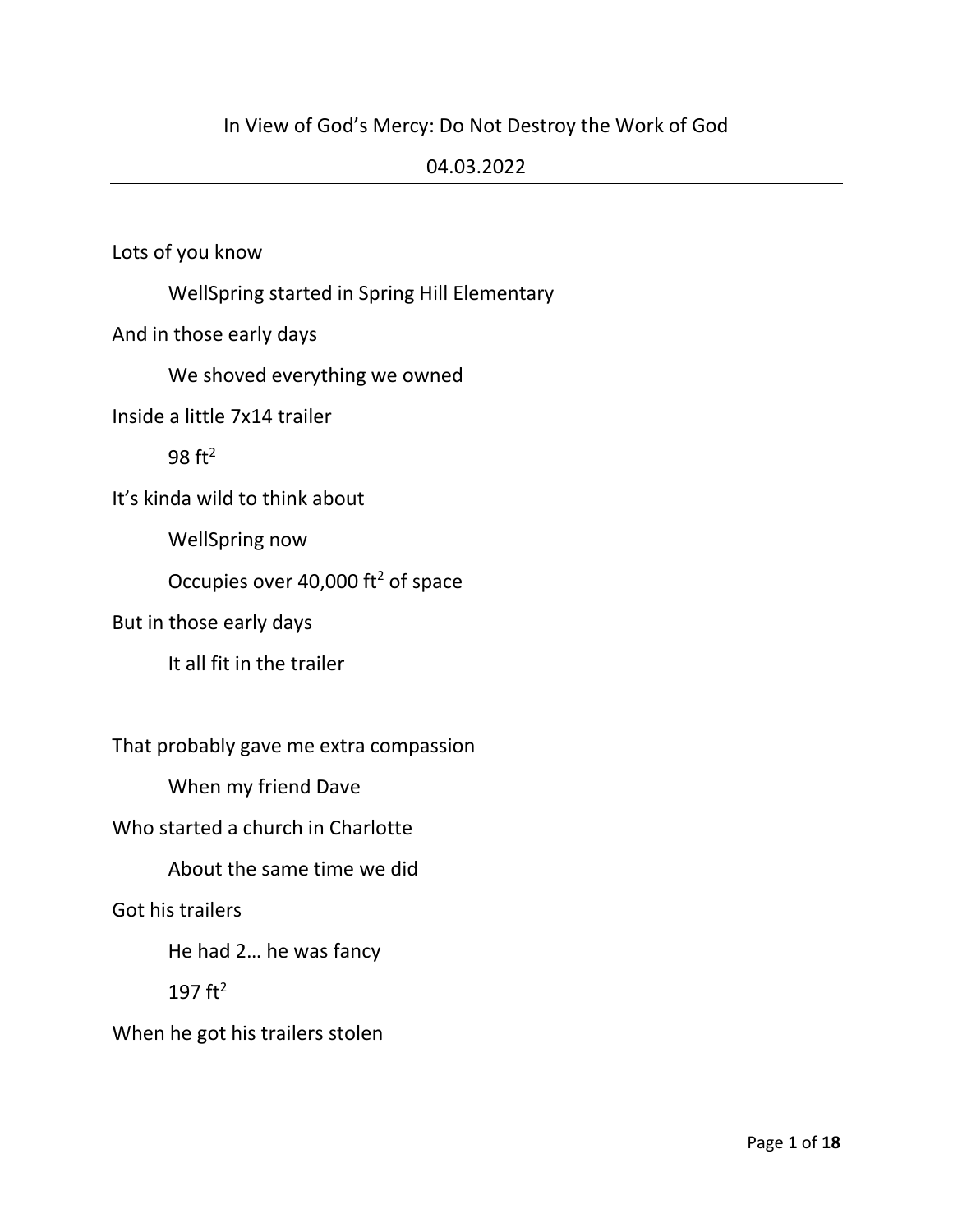He's so creative

He got connected with a billboard company in Charlotte And the guy gave him a couple of months

On 6 billboards throughout Charlotte

For free

To talk to the thieves who stole their trailers

Their insurance replaced everything

And they got priceless amounts

Of national attention

But still - it's amazing to me

That people are willing to do that to a church

Like I understand that not everyone's in the same place spiritually

But it seems like messin' with a church

It's like you're setting yourself up for trouble

Like you do not want to be known

For destroying the work of God

Right?

When we built this building

You'll notice all of our new air conditioner units

Are on our roof

Our contractor recommended that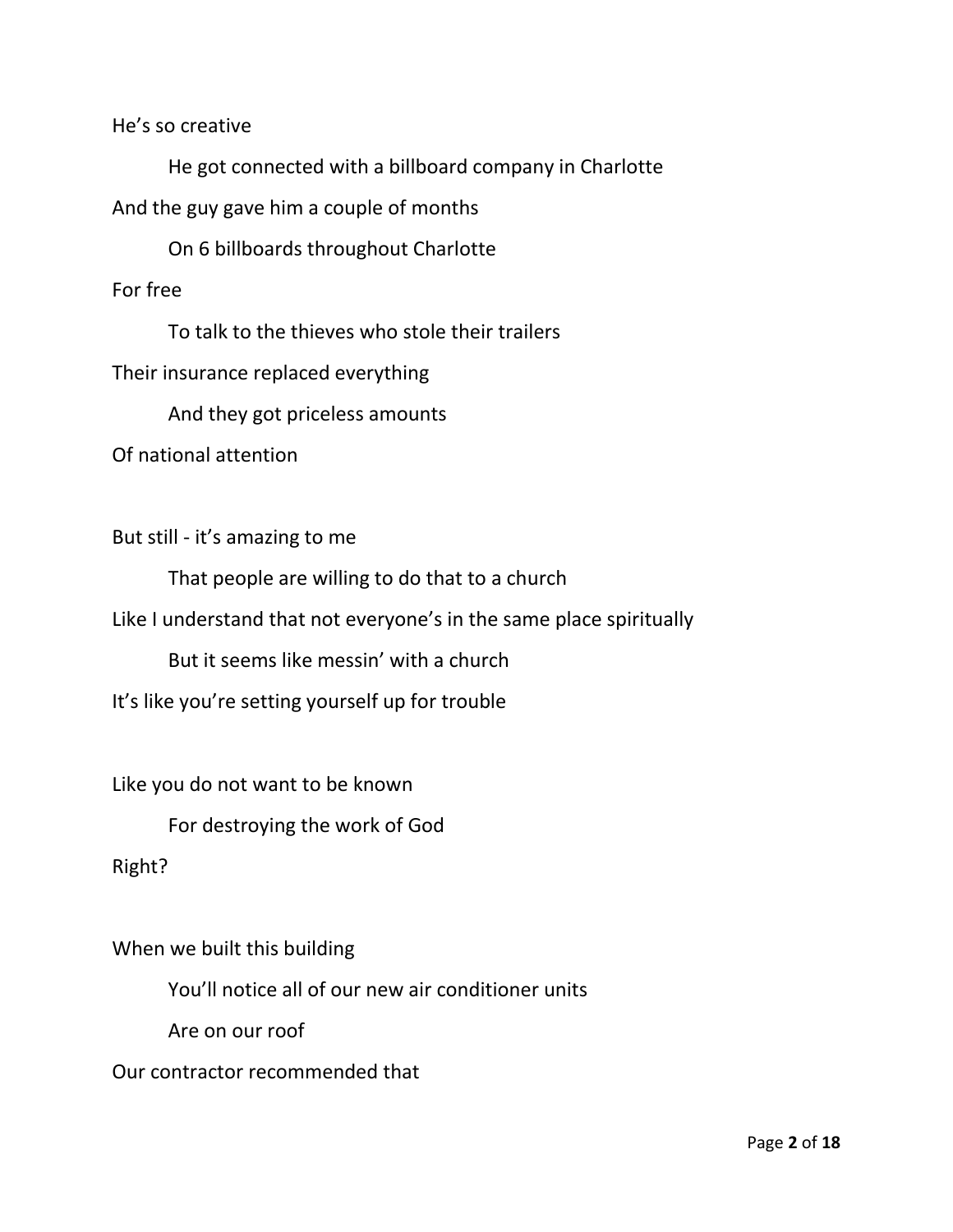#### **Strongly**

Because it's a growing trend

With the increased value of copper

To tear apart those units

And scrap out the copper

Now, the thieves only get a little bit of money

But the church is out thousands of dollars

And it's amazing to me

That people are willing to do that to a church Messin' with a church?!?

You don't want to be known For destroying the work of God

I was talking to an out of state friend of mine a while back

He's an attorney

And he's also a committed Christian

And he's advising churches these days

To be careful about posting your policies online

Especially if it's anything culturally… difficult

Because with the power of the internet

There are groups

Who hire people to scour church websites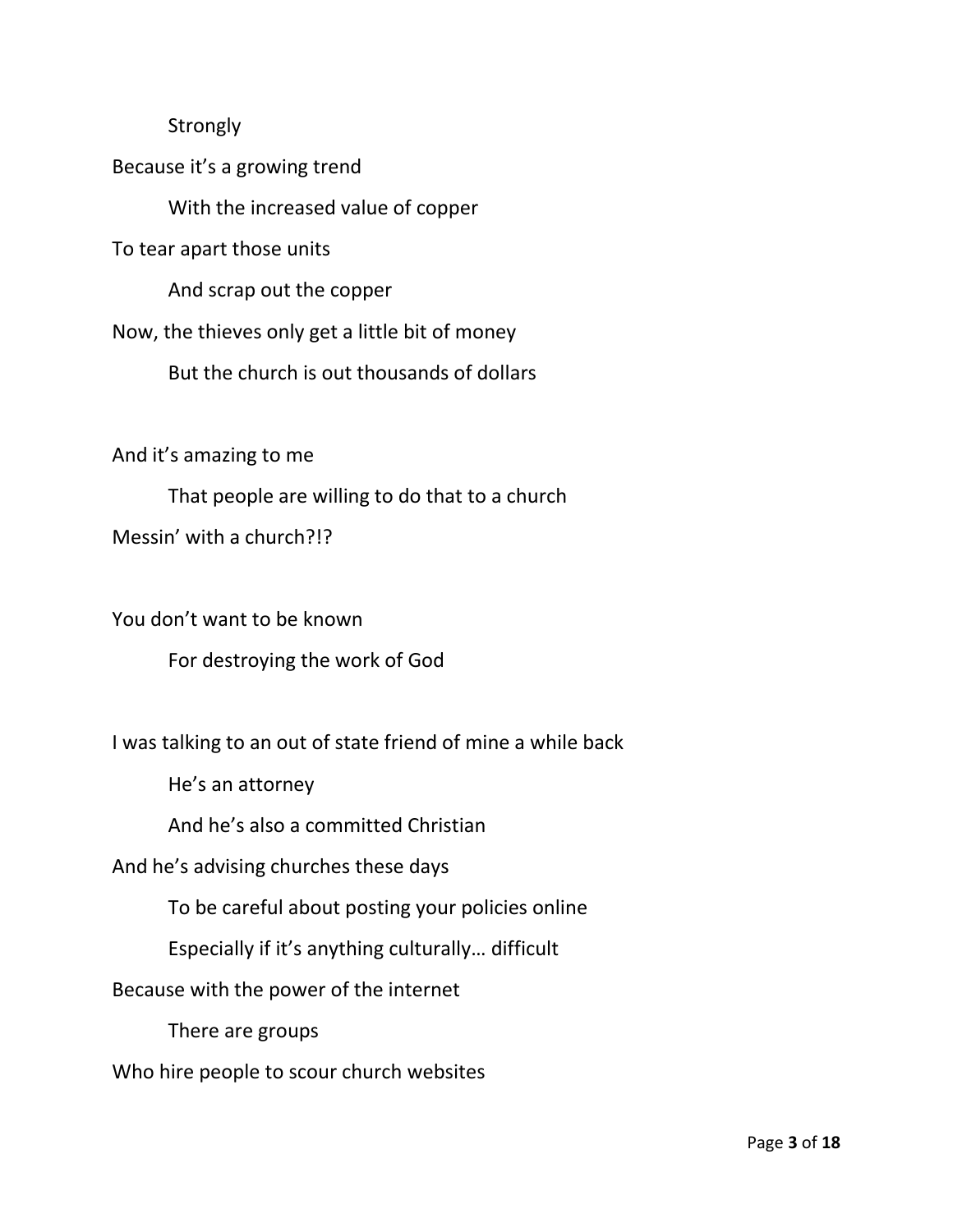Looking for things that can be sued

Can you imagine that being your job?

What do *you* do?

I look through lots of random church websites

Hoping to help my rich boss find something to sue

You do not want to be known

For destroying the work of God

Today's message is titled

# **Do Not Destroy the Work of God**

We're getting it out of the 14<sup>th</sup> chapter

Of the book of Romans

But we're not talking about church trailers

Or HVAC systems

Or websites

Because the Roman church didn't have any of those

But what they *did* have back then

We still have today

In fact, I think it maybe

More rampant today

Than it was then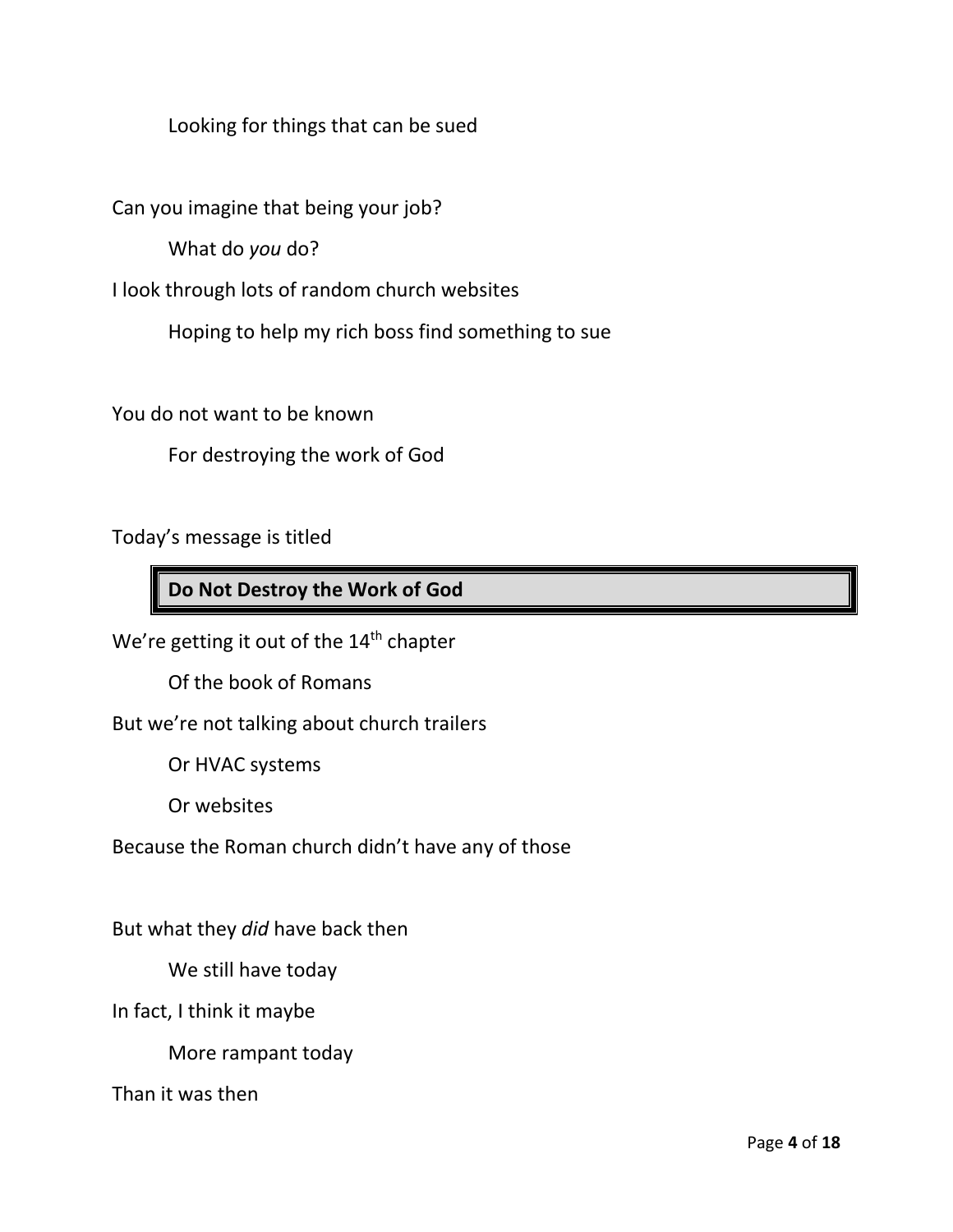So if you have a Bible

## **Turn to Romans 14**

You can grab one of the Bible's in your seats

That's our gift to you

Or if you have a Bible app

You can use that

#### Today we have a long passage

Not long to read on your own

But long to teach through on a Sunday morning

So, read through it later

It's all Romans 14

But here's what we're going to do

To make that work better

Paul does a great job

As any good teacher does

Of making a point

And then illustrating that point

With specific things that relate

To those specific people

And then he makes another point

And then illustrates *that* point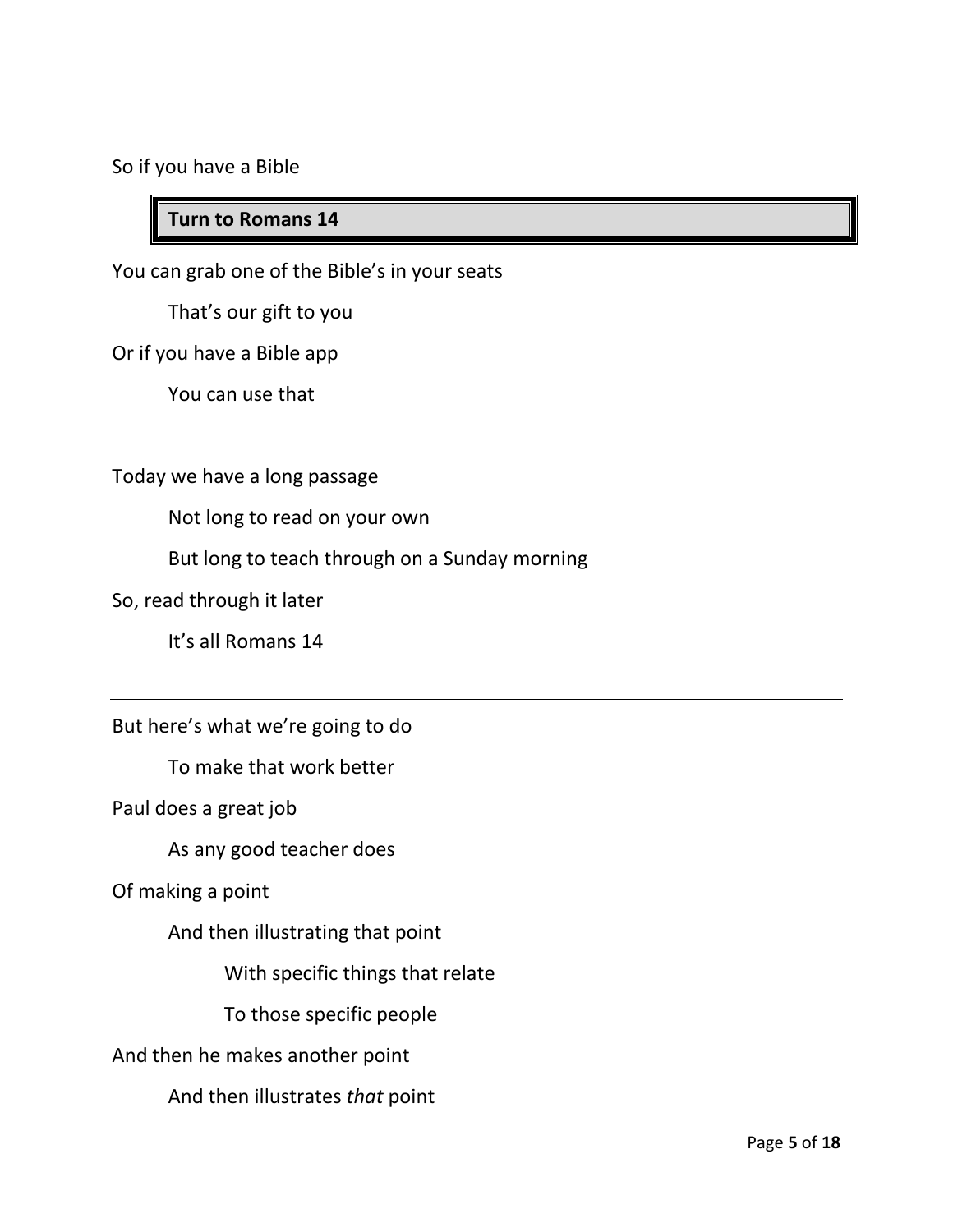With specific things that relate

To those specific people

So, I'm going to mostly cut out Paul's illustrations this morning

But keep his main points

I'll still read them

And you can read it this week

But I'm mostly just going to skip over them this morning

OK?

Look at verse 1 with me

Out of Romans 14

#### **Read Romans 14:1**

"Accept… without quarreling over disputable matters"

The New American Standard Bible says

**Don't have "quarrels over opinions." (NASB)**

Notice that phrase

"The one whose faith is weak"

What's Paul up to here?

It seems like he's puffing the church up a bit

Like if someone disagrees with you

Clearly, their faith is weak

I mean, I can't speak for everyone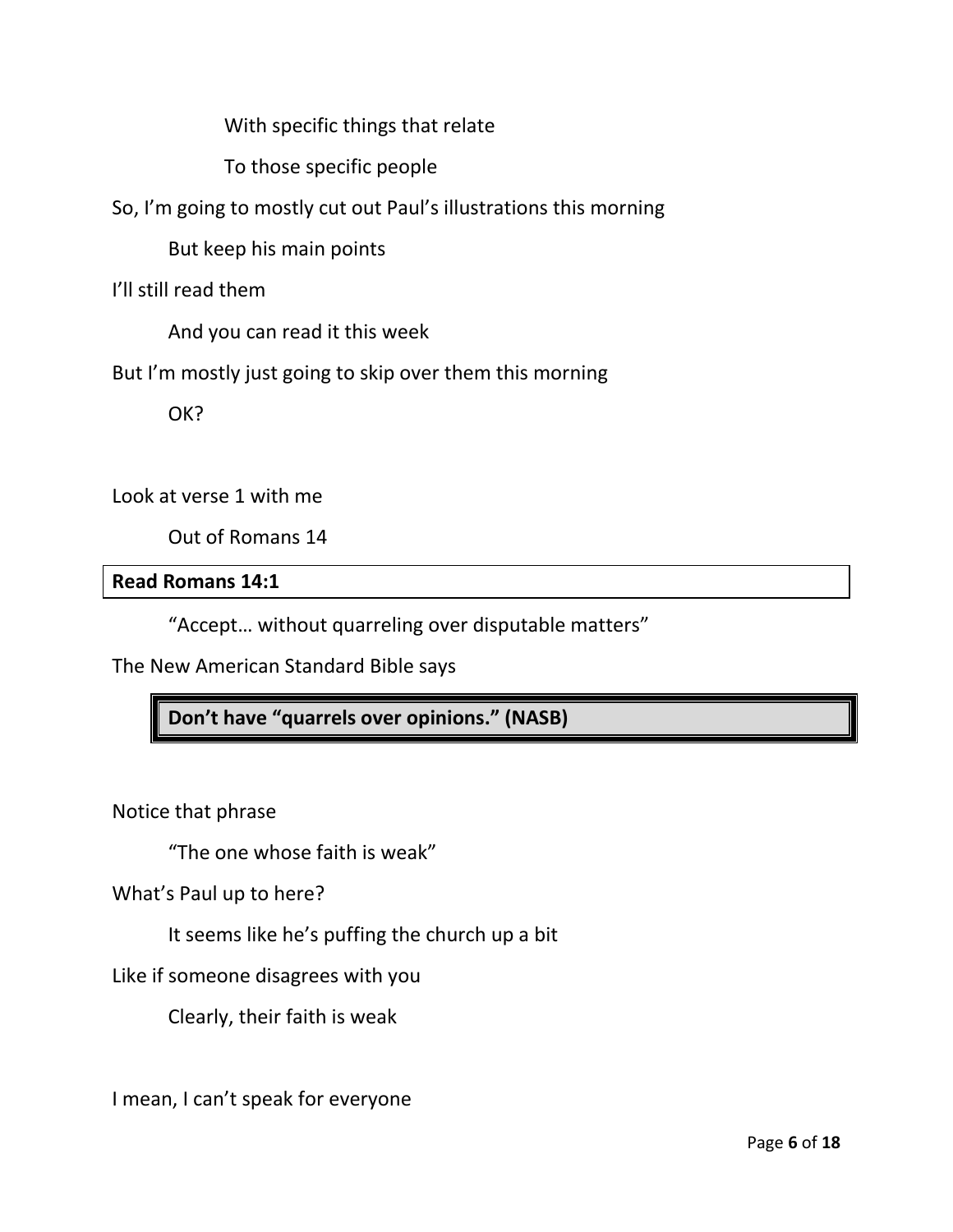But typically, people who quarrel with me are wrong

So – weak faith

That makes sense

Accept the one whose faith is weak, without quarreling over disputable matters.

Then he illustrates that in verses 2 & 3

#### **Read Romans 14:2-3**

Then he makes another main point

#### **Look at verse 4**

There's a lot of judgment these days

Ironically enough

As our culture gets louder and louder about not judging

We've become more and more judgmental

**In fact, some of the loudest voices in this discussion**

Are some of the most judgmental people

This verse is not saying, btw

That we shouldn't call out sin

Or encourage each other to follow God more fully

It's the picture of cutting people off

Deciding whose in and whose out

It's cancelling people… spiritually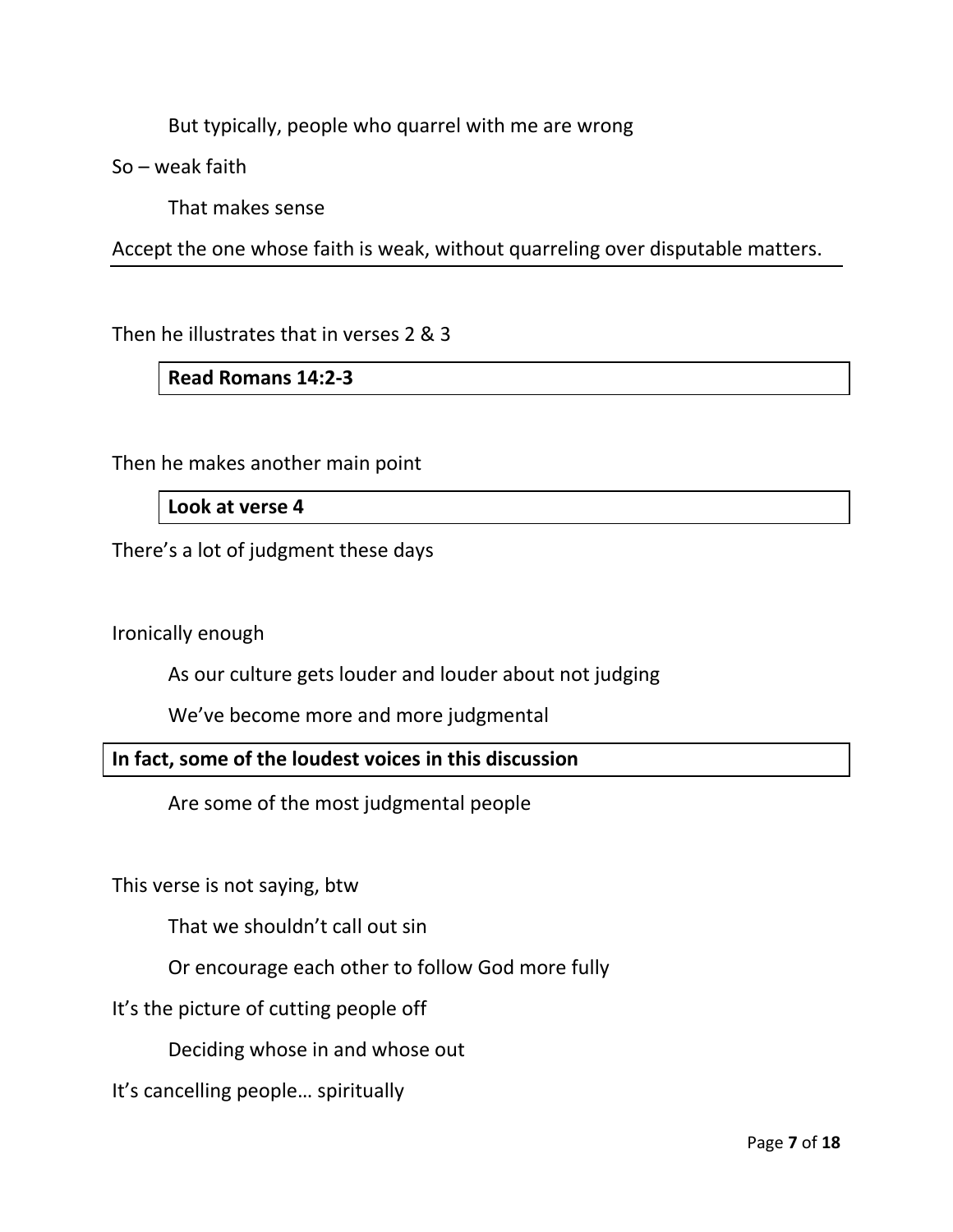Look at the New Living Translation:

**Who are you to condemn someone else's servants? Their own master will judge whether they stand or fall. And with the Lord's help, they will stand and receive His approval. – Romans 14:4 (NLT)**

Our standing is not based on us

And our performance

It's based on Him

I love the last part of that verse in the New American Standard Bible

# **He will stand, for the Lord is able to make him stand. - Romans 14:4b (NASB)**

Then he illustrates that for them in verse 5

But how does that impact us today?

Churches writing off whole denominations

Because of minor doctrinal differences

Who are we to condemn someone else's servant?

Or Christians

Writing off people

Who look different

Or act different

Or vote different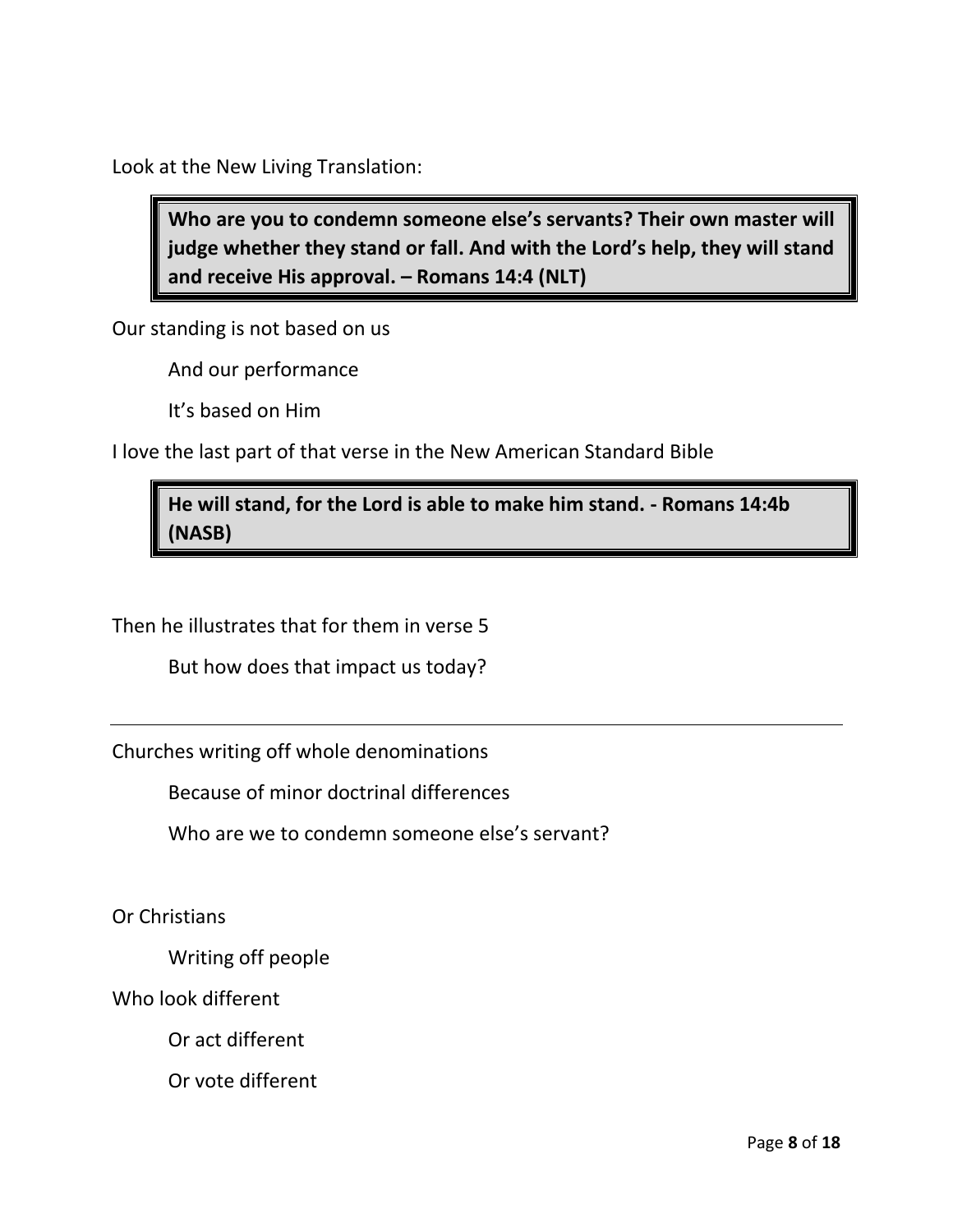Even though they also claim Jesus

As their Lord & leader

Christian husbands or wives

Allowing resentment and contempt and even rage

To build in their lives

Because of lots of little things

That at the end of the day don't really matter

Who are we to condemn someone else's servant?

I want you to notice

The word judge in verse 10

Do you see that?

It's in there a couple times

#### **Read Romans 14:10**

The word "judge" there literally means to "separate"

To decide whose right and whose wrong

Or, rather, whose in and whose out

Don't do that

You can debate ideas

God commands us to do that

But it's not up to us

Who's in and whose out

I have never had my cell phone ring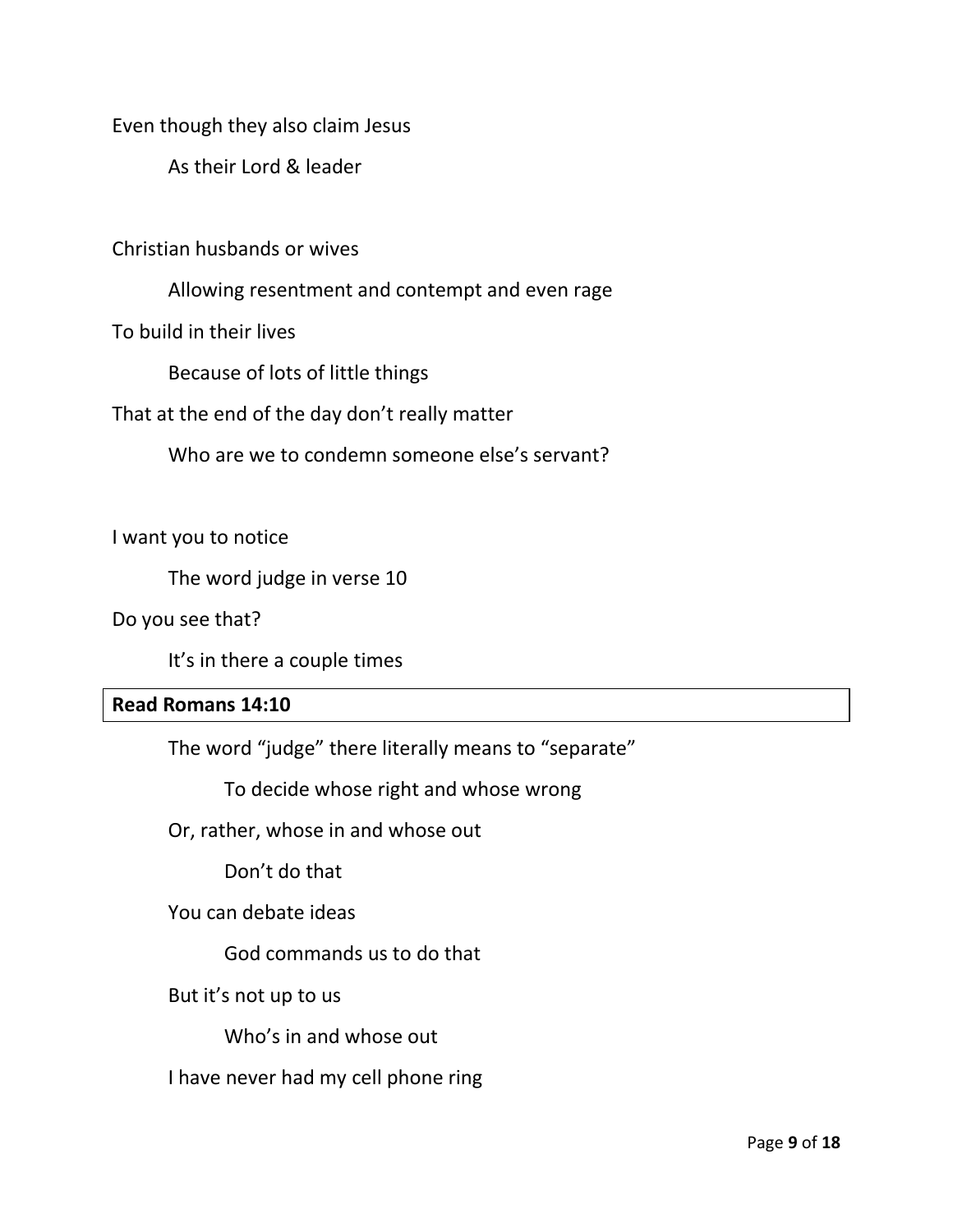When I'm leaving a funeral

With God asking me what to do with Fred

Is he in or out?

It's not up to me if Fred's in or out

There is a judge

It's not me

Also notice the word contempt in verse 10

Do you see that?

Why do you treat them with contempt?

That word for literally means

"To cast out as nothing"

**Eksouthenéō - ἐξουθενέω**

"To cast out as nothing"

Now – hold on a second

This is one of those times

That you may have a hard time translating

From this ancient document

But in the first century

In Rome

**Christians**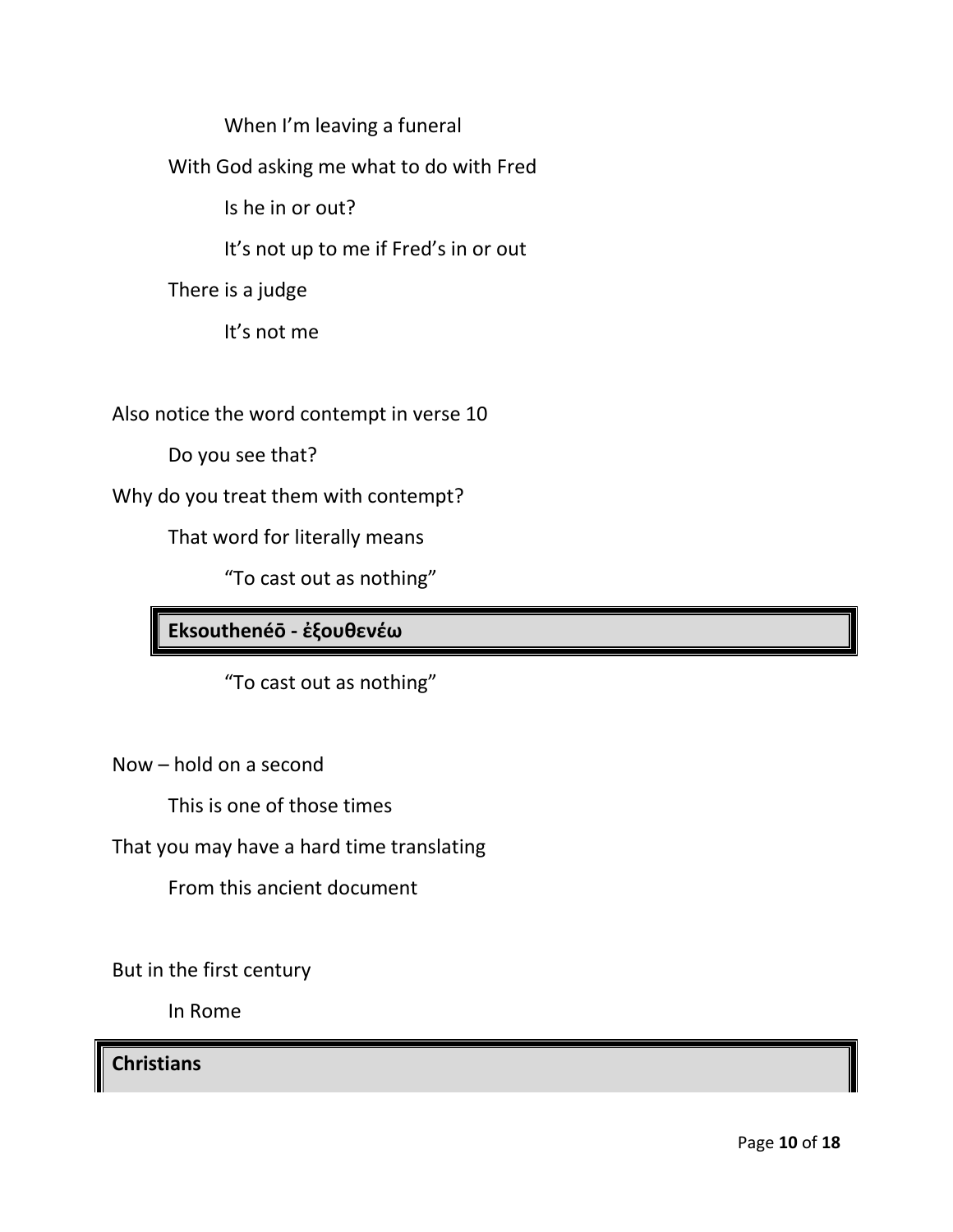**Actually divided with other Christians**

**Over things that are not spelled out clearly**

**In Scripture**

Weird, right?

Look at verse 11

**Read Romans 14:11-13**

Why does Paul bring in this picture

From the end of time?

I mean it's real

We will all stand before God

Every knee will bow before Him

They may not today

But they will

But why does Paul mention that here?

I think it's because

He wants to have a better perspective

I think it's because

He wants us to consider that moment

When we're thinking about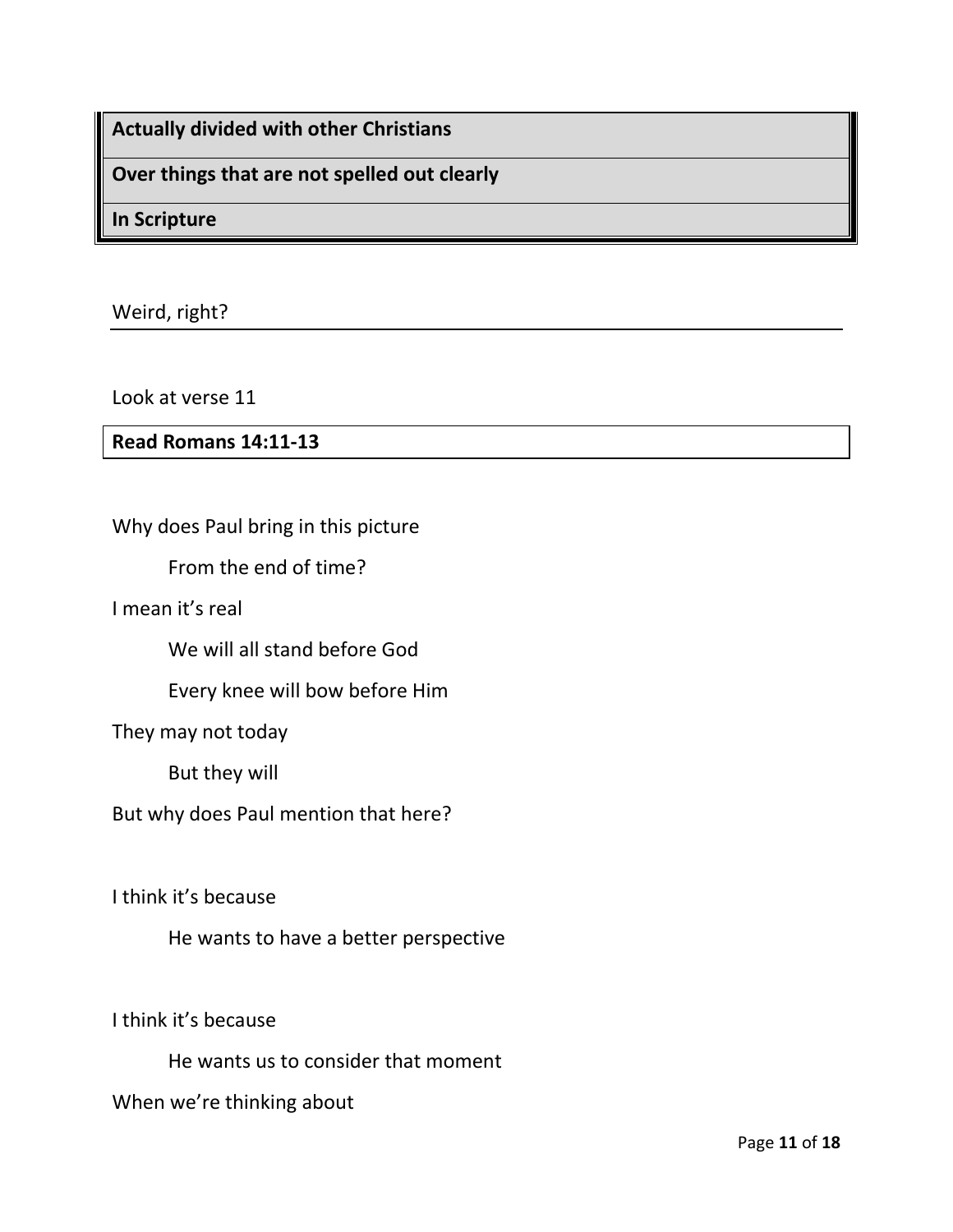Pushing someone away

Like – in that moment

Will your division be worth mentioning?

**Picture this…**

OK – so he gives a specific Roman illustration

In verse 14

Let's skip down to verse 19

**Read Romans 14:19-20**

I want you to notice the word "food" there

I don't have any special insights for that word or anything

My question

## **Is there any other word**

That you could put in its place

That would make it untrue?

Do not destroy the work of God for the sake of politics

Do not destroy the work of God for the sake of debatable issues

Do not destroy the work of God for the sake money or the color of the carpet or some stupid thing that Andy said in a sermon once

Do not destroy the work of God to get your way with your wife or husband

Do not destroy the work of God for the sake of anything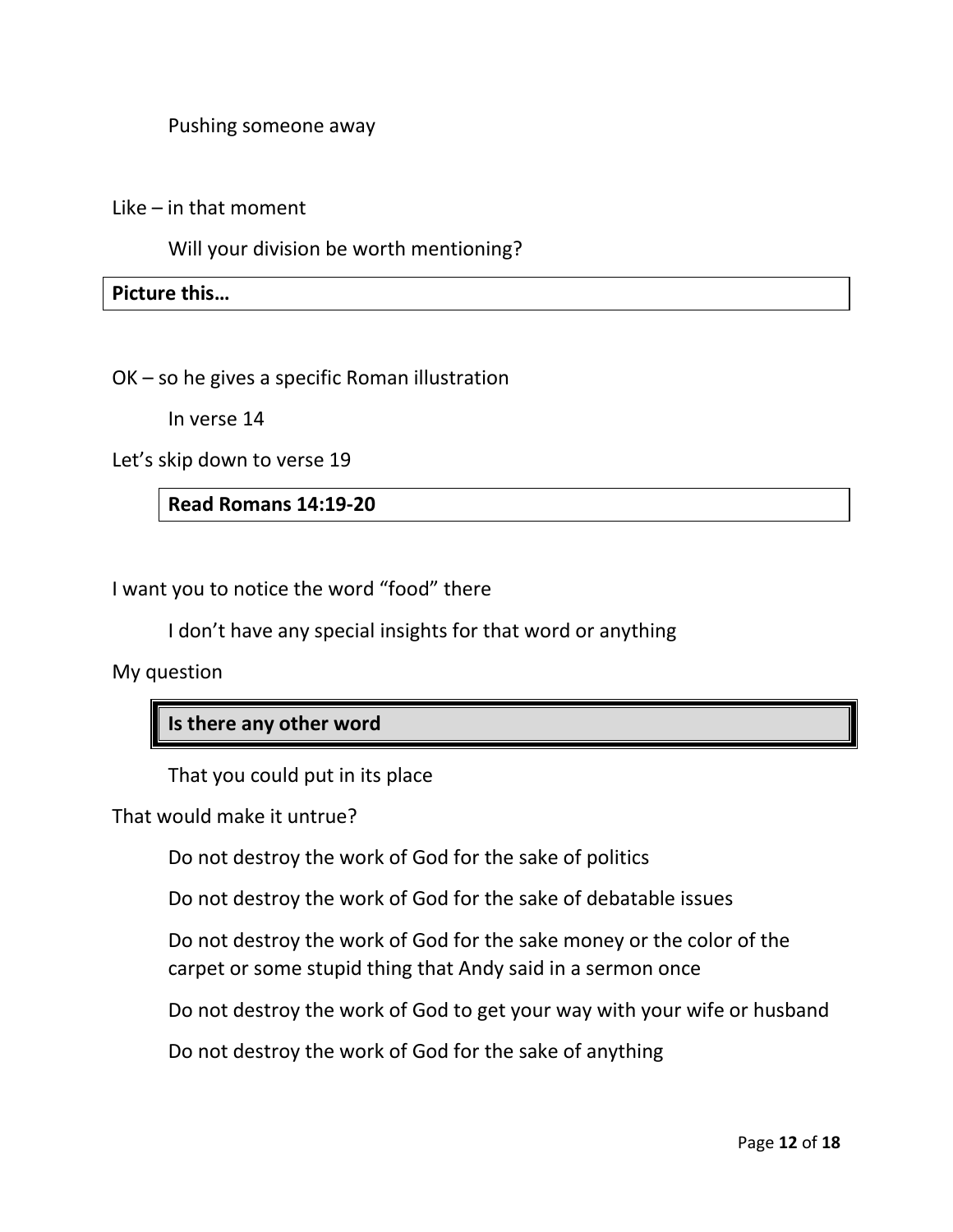Jesus prayed in John 17:

**May they experience such perfect unity that the world will know that You sent Me and that You love them as much as You love Me. – John 17:23 (NLT)**

Jesus said our unity

Our perfect unity

Tells the world that God sent Him

That He's legitimately the Son of God

And that God loves them

So are there things worth dividing over in church

**Certainly** 

But it's a really short list

And none of these things are on it

Except for maybe… maybe… that last picture

#### **Read Romans 14:22a**

Is there a more appropriate verse for America today?

Is there a more appropriate verse?

But what about when it's not that simple?

There are real disagreements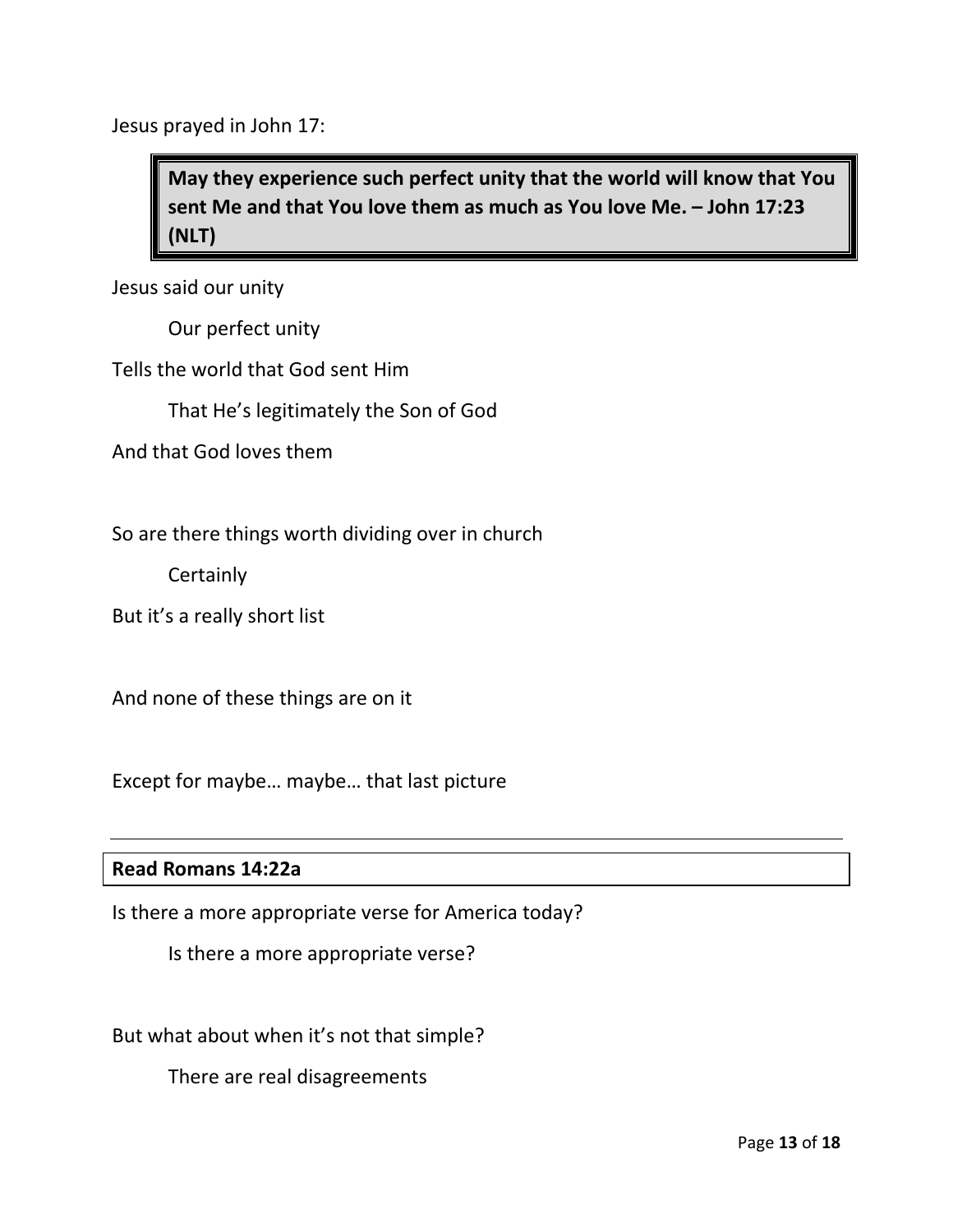That have to be dealt with in relationships

What then?

Look at this verse from Matthew 18

I pulled it out of the Reader's version

A children's bible

It felt appropriate to keep it simple

## **Matthew 18:15 (NIrV) - If your brother or sister sins against you, go to them.**

Step one is go to them

They're family to you

Your brother or your sister

Go to them

## **Tell them what they did wrong. Keep it between the two of you.**

This is where we usually get it wrong

We don't go to them

Until we've talked to three other people first

You know

To make sure it's right for me to be upset

So, I have three conversations with friends

And two veiled references on Facebook

And then I wonder why my relationships a mess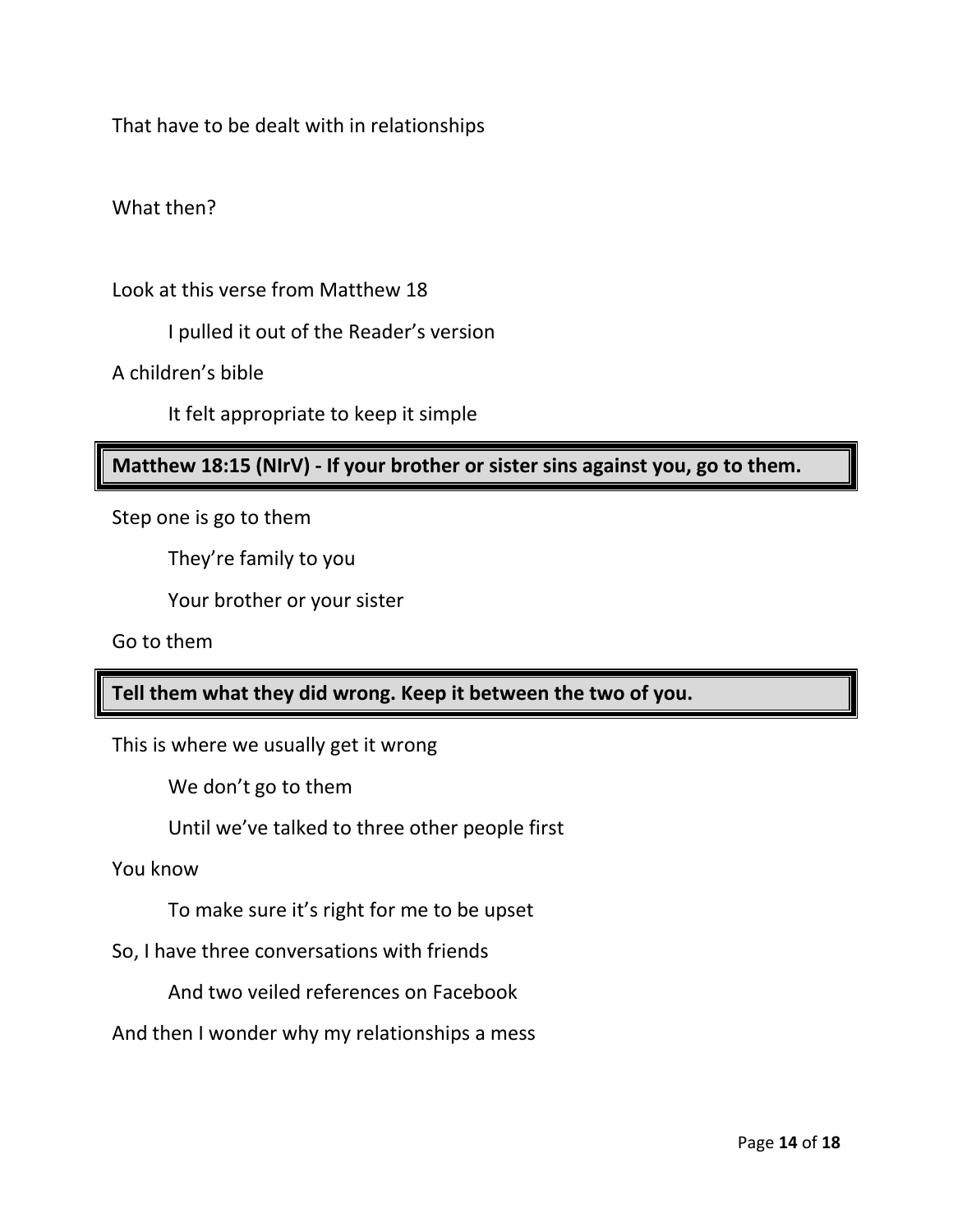Go to them

Just the two of you

# **If they listen to you, you have won them back.**

Notice it doesn't say if they agree with you

They don't have to agree to win them back

Go to them

Get them to listen to you

You listen to them

And often

Even if you still disagree

You've won them back

Because you went

You cared enough to go

Jesus said if you're at church

And remember that you've got a problem with somebody

Go to them

Leave church and go to them

You don't have to leave

I'm wrapping up

But decide now to go

#### **Go to them**

## **Instead of going to them**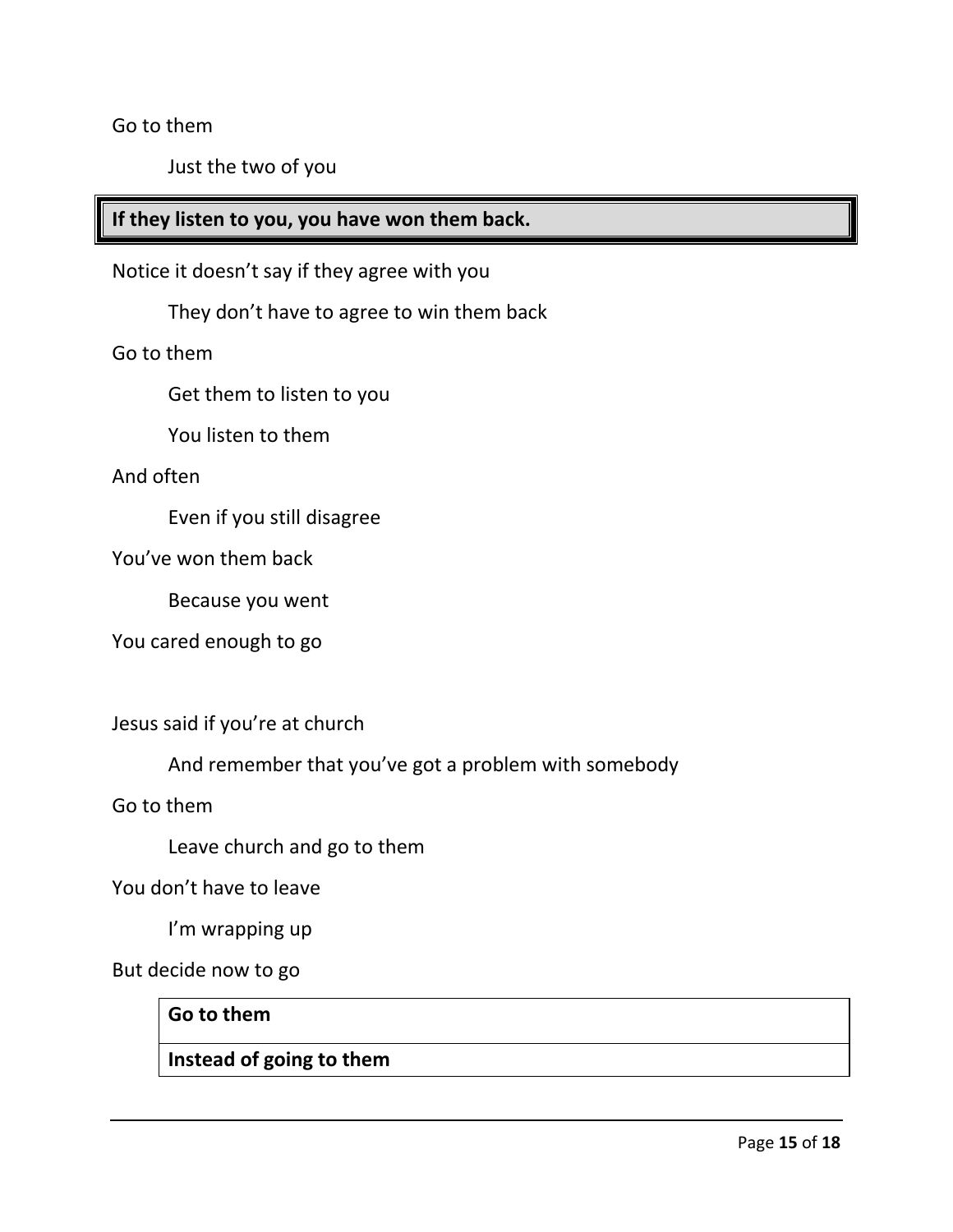Jesus talks about what to do if they don't listen

You can read that in Matthew 18

But something hit me this week

That I had never noticed

If you look at Matthew 18

Where this verse is

There are 5 major sections of Jesus' teaching

## **This is section 4**

"When Someone Sins Against You"

Right before it

In section 3

## **Is The Story of the Wandering Sheep**

Where Jesus says

In God's economy

If one of us wanders away

They're valuable enough

To leave everything to find them

Jesus – who left everything in Heaven

To come rescue us

Says that they're worth leaving everything to find them

**GOSPEL**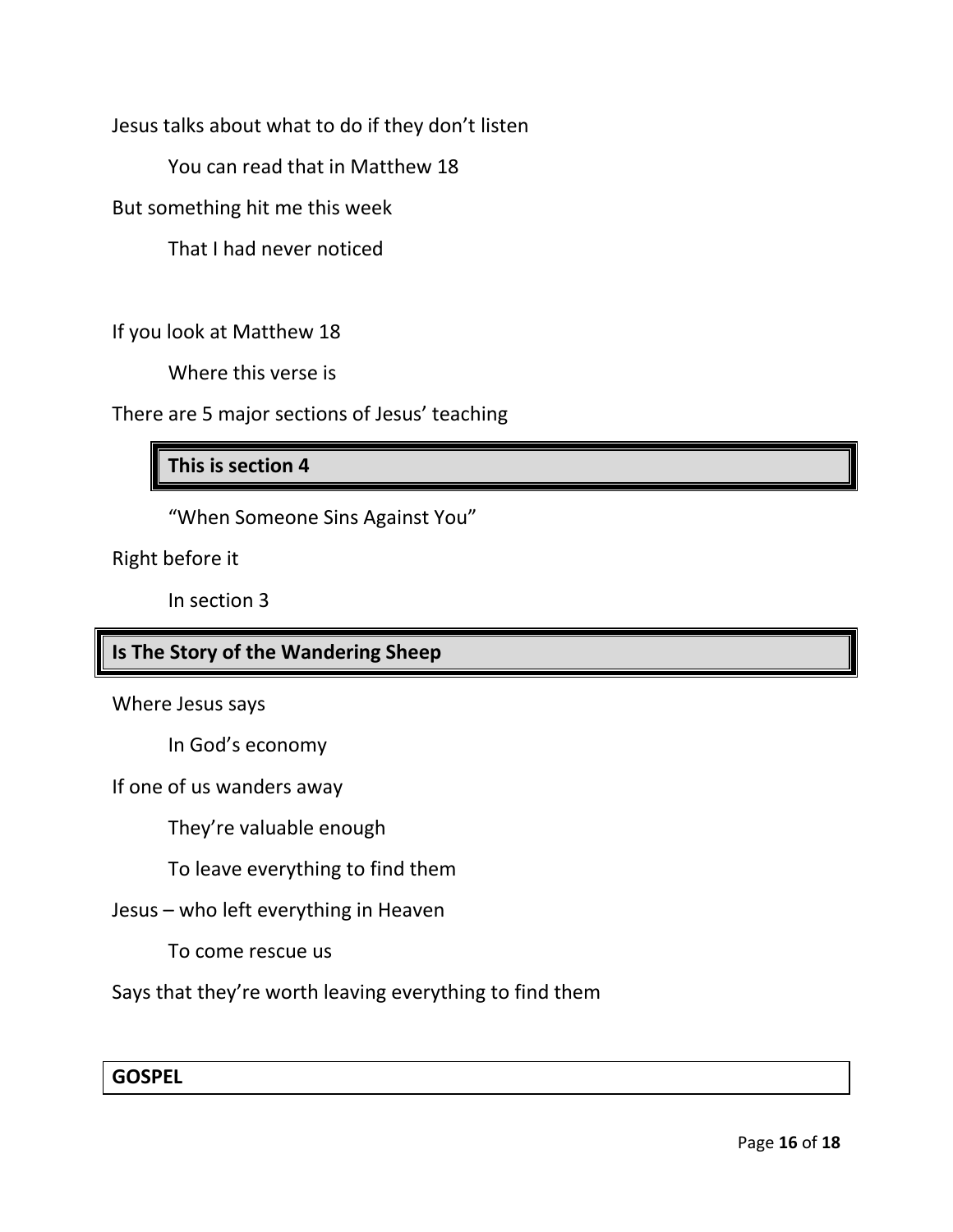**The first two sections** {Show Who Is the Most Important Person in the Kingdom? & Do Not Cause People to Sin}

Talk about not thinking too highly of yourself

And not causing someone else

To struggle in their relationship with God

And then remember that every person you meet

**Is worth pursuing**

So, go to them

Just the two of you

**The last section of Matthew 18** {Show The Servant Who Had No Mercy}

Says we need to remember

How much God has forgiven us

Before we decide

Not to reconcile with someone else

## **Do not destroy the work of God in someone else's life**

I believe that the number one thing

That keeps people from God

Is not theology